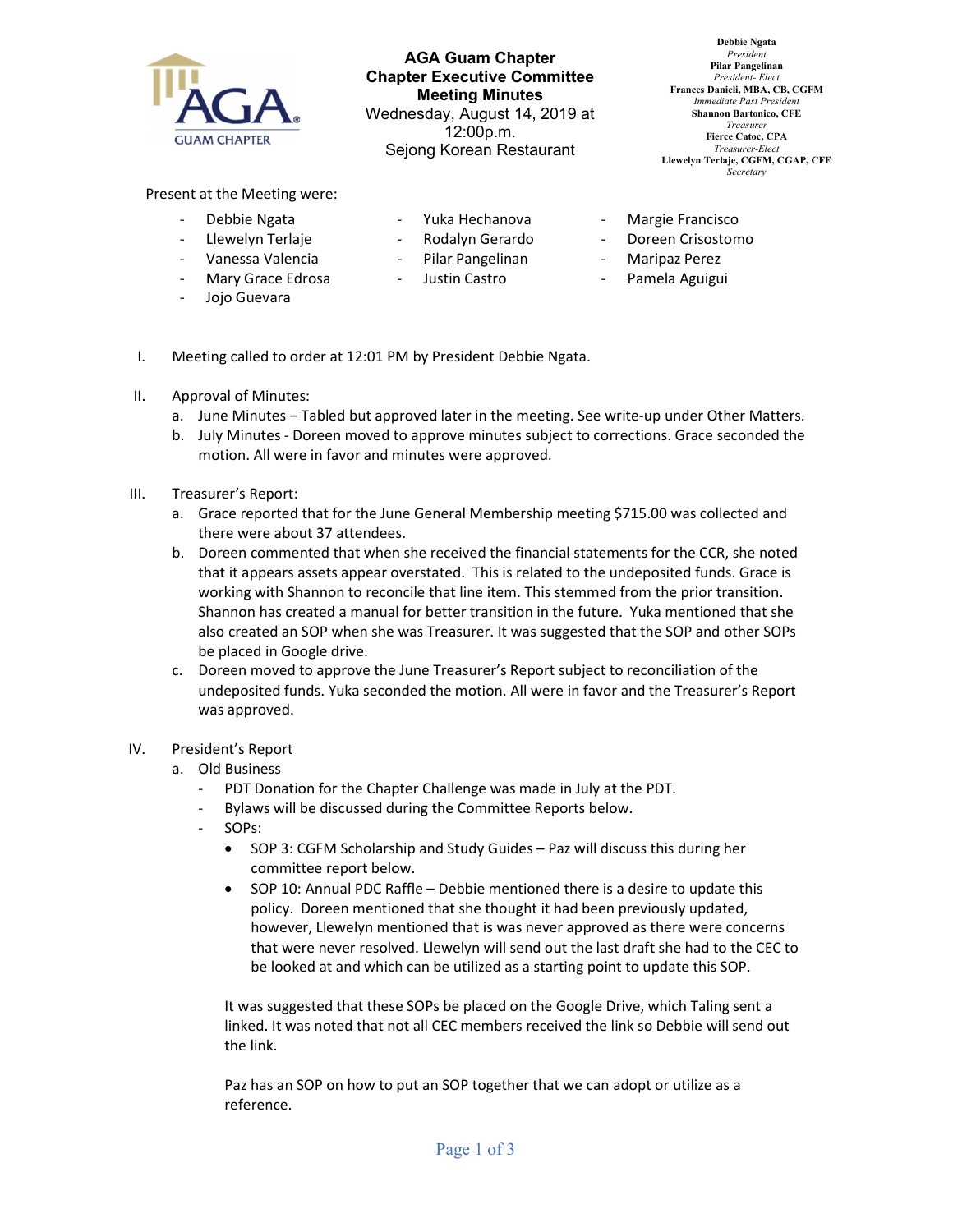

AGA Guam Chapter Chapter Executive Committee Meeting Minutes Wednesday, August 14, 2019 at 12:00p.m. Sejong Korean Restaurant

Debbie Ngata President Pilar Pangelinan President- Elect Frances Danieli, MBA, CB, CGFM Immediate Past Presiden Shannon Bartonico, CFE Treasurer Fierce Catoc, CPA Treasurer-Elect Llewelyn Terlaje, CGFM, CGAP, CFE **Secretary** 

- Budget:
	- Debbie provided the PY 2019 2020 Budget (earmarks) which indicated earmarks totaling \$81,915, Projected Revenues of \$70,800 for Net Expense of \$11,115.
	- The Scholarship Committee clarified that they are seeking \$6,000 instead of \$5,000; therefore, the total budget will increase by \$1,000.
	- Doreen moved to approve the budget of \$82,915. Jojo seconded the motion. All were in favor and the Budget was approved.
- Goals:
	- Debbie will resend CRP, which she took out in last strategic plan and utilized the point system to project out the goals for each area to reach the target of the 19,501.
	- Debbie suggested that an AGA calendar be developed for community Service.
- b. New Business Cocktails at Hilton on 12/18/19 is suggested. Debbie will work with Hilton to get a quote.
- V. Committee Reports:
	- a. Program Doreen reported that her goal is to give a CPE most meetings. For September she will talk to EY, but also asked for suggestions. Some suggestions were to have someone discuss the GovGuam budget. Doreen will ask someone from the administration. Another suggestion was made to have the hospital talk about their budget. Yuka will ask Lilian.
	- b. Education Rodalyn is open to suggestions. Calendar is open for now, but Doreen's initiative to provide CPEs for most meeting will help. Billy Morehead is willing to provide training on data analytics. The President is also interested in visiting, but that would normally be around the GPDC. Another suggestion would be to have Revenue and Taxation to do a presentation. Doreen also suggested to survey the members.
	- c. CGFM The committee requested a budget of \$5,000. The committee will continue the CGFM Scholarship and foresees two members who will already be seeking reimbursement for passing the CGFM. The 2019 study guides have been revised and available online. There are manual guides and e-test study guides now available. The committee will reimburse members, but there is a requirement that the candidate be an AGA member and pay \$75 application fee for the three-year qualification period and show proof that the guides were purchased. The committee wants to provide one set each to JAS and AJA to manage. Paz is reviewing if there has been any material changes as well and if not she is considering donating the current sets to JAS and AJA. Then two sets will be purchased for AGA members. There is also a suggestion to reach out to agencies to consider allowing study time for members. This can be promoted as a concerted effort with the Membership committee when they make presentations to agencies. Michele Santos from UOG is willing to meet with CGFMs for Coffee Kaltch.
	- d. Membership:
		- The committee requested for a budget of \$2,550. There are currently 228 members and the goal for the committee is 251.
		- The committee is proposing to incentivize members to recruit new members by including more opportunities to win the PDT raffle. The Top recruiter award currently in the SOP only incentivizes one person versus all members. Several options were proposed and concerns were raised to make sure that the minimum requirements of attending meetings and community service be met first so not to take away from the mission of the organization. A suggestion was to approve the concept of incentivizing the recruitment of new members subject to the committee establishing the details.